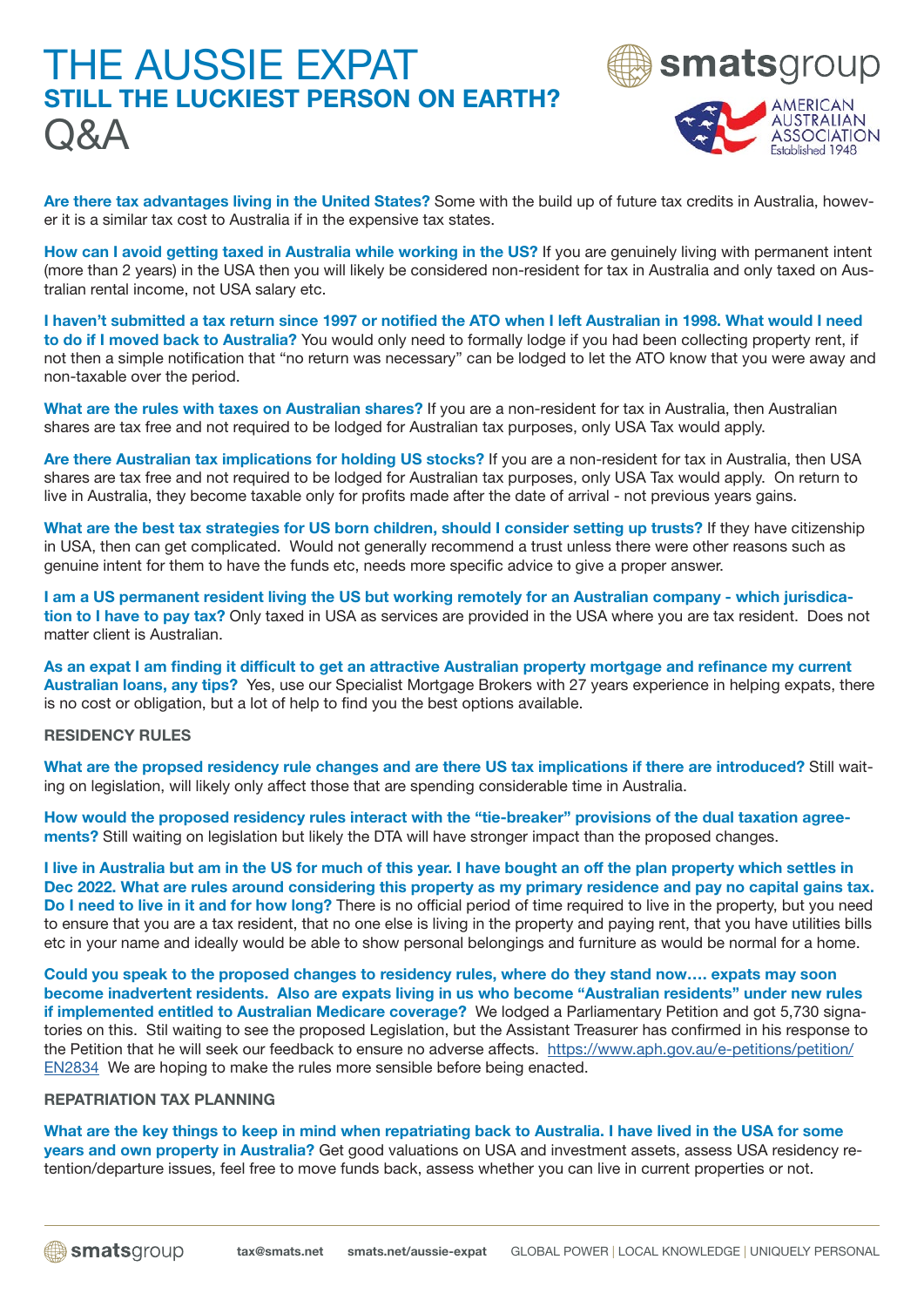### THE AUSSIE EXPAT STILL THE LUCKIEST PERSON ON EARTH? Q&A





Are there any down-sides associated to keeping a US bank account open when I return to Australia? No, just need to declare interest earned and potentially FX gains/losses (only if over A\$250,000 in account).

#### **SUPERANNUATION**

If I am not contributing to my superannuation fund, do I need to file an Australian tax return and is this taxable in the USA? Not generally, only if you are considered Aust tax resident or if you have rental property income in Australia

How do distributions from an Aussie super fund get reported on US tax returns? Would likely be taxable as foreign pension.

INHERITENCE TAX

If I inhert Australian Property through a will, how is captial gains tax calculated for the beneficiaries living in the USA? Depends if property was owners previous residence, if so then inherited at market value on date od death and only future profits taxed, if not then it is as if the beneficiary was the original owner to you inherit the underlying tax as well as the property. No other Estate/Death duty in Australia.

How about an inherited estate? Do you need to be in the country to sell that for the benefits you just mentioned? If you inherited a property that was the deceased persons principal residence, then you are deemed to have acquired it at market value on date of passing. If it was an investment property then you inherit the underlying Capital Gains Tax with the property as you are treated as if you were the original purchaser, from the original purchase date and cost.

If I inherit a part share of a property whilst living in the US and that property is then sold by my siblings is tax payable? Yes, depending on the previous use of the property. If it was the owners residence then Australia taxes only on profit above market value on inheritance. If it was the owners investment property then Australia taxes back to original cost.

If I inherit a portion of property assets whilst in the US and my siblings want to sell the properties – how long do I need to return to Australia to be considered "living back in Australia" to reduce Capital Gains Tax? It may not be applicable to be back in Australia in this case, depending on the previous use of the inherited property. If it was the residence of the deceased, then you are deemed to acquire it at market value on date of passing, so previous gains to that are tax free in Australia regardless of where you may have been. If not a residence, then you are taxed back as if you were the original owner.

#### CAPTIAL GAINS TAX

Are there US or Australian tax implications of selling or owning properties in Australia? Implications on both sides, but tax payable in one is offset in the other.

How does the tax treaty between Australian and the USA work with Captial Gains tax on your Australian home? Both countries have different calculation methods. USA will allow tax credit for taxes paid in Australia and may offer discount if former residence.

Is if more profitable to rent properties long term or a short term buying/selling strategy in a good market? In Australia usually better to own as long term rental as entry & exit costs quite high (stamp duty 5-6%, selling fees 1-2%, Capital Gains Tax 32.5%+.

#### PROPERTY TAX

What are the tax considerations when buying property as an Australian living in the USA? Must lodge an Australian return each year if rental income received, some positive long term benefits and stable market can be enjoyed.

What are the tax implications for owning property in Australia while living in US? As above.

What is best strategy when Australian properties are cash flow positive? Either make contribution to Super to offset rental profit or consider another purchase to offset.

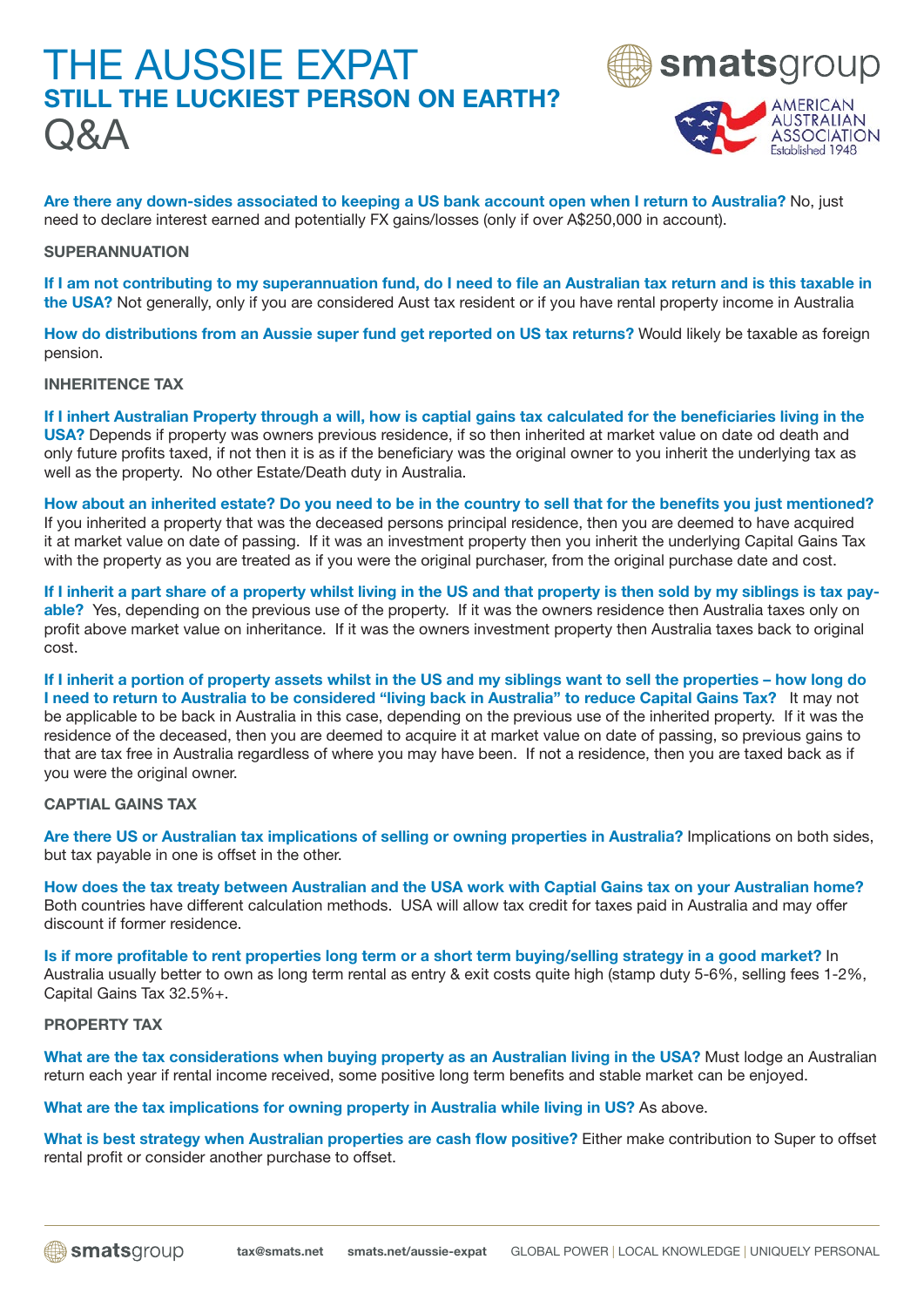## THE AUSSIE EXPAT STILL THE LUCKIEST PERSON ON EARTH?  $\bigcirc$   $\mathsf{A}\mathsf{A}$





Are there any efficient ways to purchase Australian property while on an E-3 in the US? Sensible level of debt, eye on future residence, take advantage of rental income to cover the repayments.

I had an asset valuation done on my property back in 2014 & received a depreciation schedule from valuers at that time. Can I still use that depreciation schedule or is depreciation only on new items from 2017? Depending on the items and how quickly they depreciate, there may be some left still to claim. Once they are fully claimed only new items purchased will be claimable. You should note that the original construction cost is claimed over 40 years if built after 1985, so there is likely still an ongoing claim there to be considered.

A particular Australian state announced it is considering calculating land tax on properties owned in other states, do you think this is likely to come into effect? (Queensland) It is likely but disappointing. Land Tax has escalated sharply as prices have risen in recent years so there is no need for this and indeed there is a strong argument for reduction in Land Tax & Stamp Duty due ot the rises, but there is no co-ordinated voice of opposition on this, and because most Australians don't pay any Land Tax (there home is Land Tax free), many don't even know this tax exists.

<https://www.hotspotting.com.au/land-tax-yet-another-disincentive-for-investors/> Land Tax is becoming an increasingly expensive cost of ownership. It is only payable if a property is rented (not if you are living in it) and you get a tax free allowance in each state that often means little or no tax payable if one modest investment property is owned, however recent growth has pushed many properties into Land Tax range and some very expensive. It isn't a deterrent in a rising market, but it needs to be fully considered. If you own a property and rent it out, it is essential that you check if Land Tax is payable as there are high penalties and back log assessments if you are found to be payable and have not informed them.

Do I need to lodge a tax return even when running at a loss (related to rental income on a property in Australia)? The obligation to lodge a return is if you receive any income, such as rent, not that the income is higher than the expenses. So if you have a property and the costs are more than the rent then you still need to lodge a return even though no tax may actually be payable, and the shortfall can carry forward each year to offset future profits.

Will inadvertent residents be able to sell Aust home while in US (because "deemed resident of Australia") and get full resident tax benefit….? (hope that one clear), will need for valuation of all assets crystallized upon deemed "residence"? If you are living in USA at time of selling a former Australian home, then you will get no tax free allowance for the period the property was in fact your home. A valuation will not assist in this regard. Only if you sell when living in Aust can you still get your tax free principal residence concession.

What year does the \$1050 fee for not filing tax apply, for rental australian property? Any year that you collected rental. I can't recall exactly when they changed it, around 2010 I think. We have a good track record in requesting this be remitted if you go to the ATO voluntarily rather then they having found you and demanded the returns.

What about if I never have lived in my investment properties; that is, they were never my sole/home residence? The full capital gains tax will apply in sale. The 50% CGT discount will be pro rated for the period you owned the property before May 2012 and whilst living in Australia after that date.

If I am taxable in the USA and pay CGT on a property in Australia - is the tax covered by the tax treaty and credited in the USA? Yes, you should be entitled to a credit of the Australian tax against any tax payable in USA

We're Australians living in the US and just learnt about land tax which we haven't paid since 2014. Any advice on minimising the tax owed? Sadly not, the State's are very unforgiving on this situation. Check the valuation and ask politely for discount on penalties, that is the best you can expect.

#### DUAL TAX QUESTIONS

How do deductions work when you have some on your Australian tax return? Can you also add them to your USA tax return? Likely can claim against both declarations.

Do I need to report negative Australian property income to the IRS? Yes, you need to declare the income and report it as a negative.